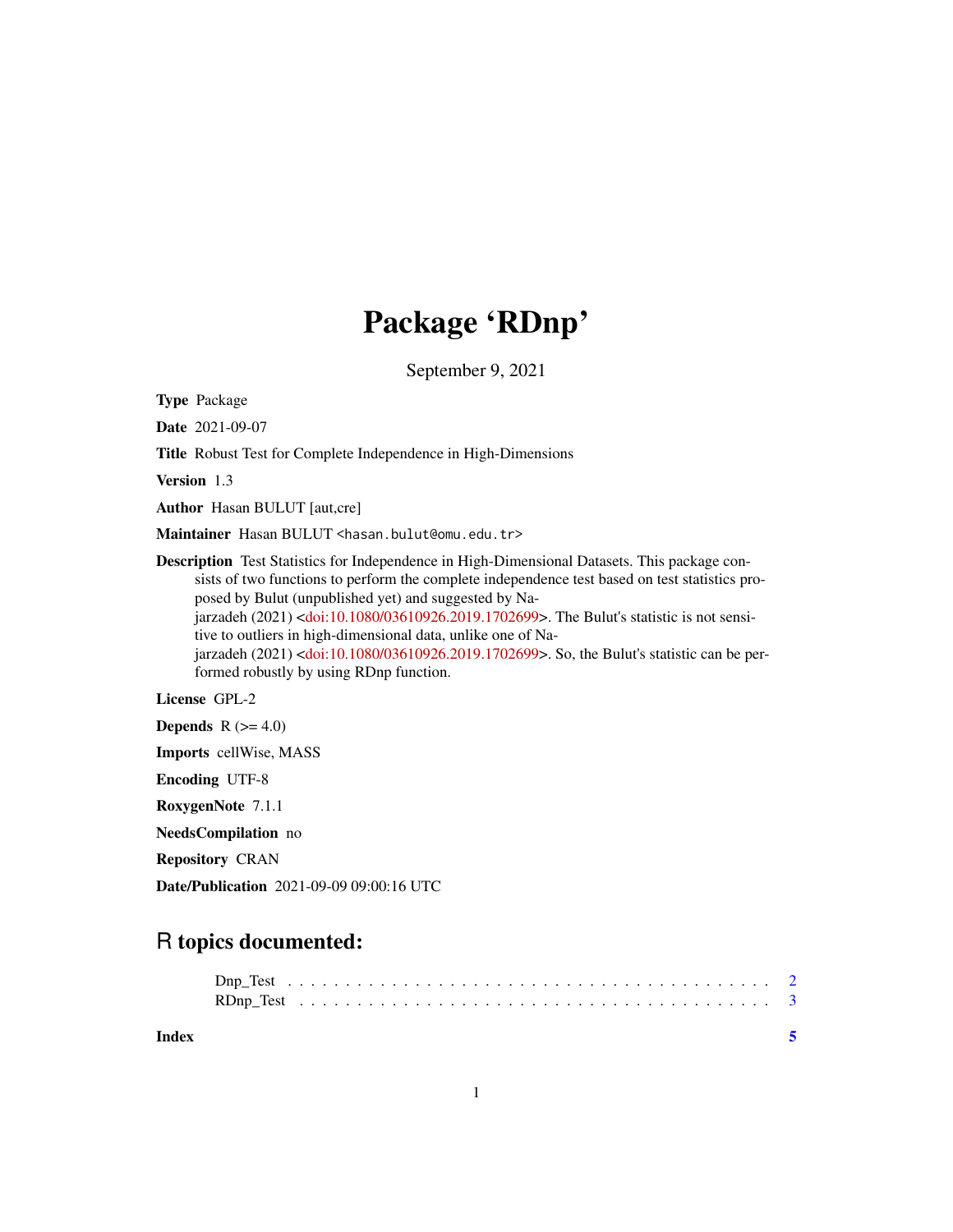<span id="page-1-0"></span>

#### Description

A Test Statistic for Independence in High-Dimensional Datasets

#### Usage

Dnp\_Test(X)

#### Arguments

X the data. It must be matrix.

#### Details

Dnp\_Test function tests the complete independence in high-dimensional data sets. This statistic was proposed by Najarzadeh (2021).

#### Value

a list with 2 elements:

| TestValue | The value of test statistic                                                    |
|-----------|--------------------------------------------------------------------------------|
| pval      | The p value                                                                    |
| robust    | Logical. Indicates whether the results are based on robust statistic. Here, it |
|           | returns robust=FALSE                                                           |

#### Author(s)

Hasan BULUT <hasan.bulut@omu.edu.tr>

#### References

Najarzadeg, D (2021). Testing independece in high-dimensional multivariate normal data, Communication in Statistics: Theory and Methods. 50 (14): 3421-3435.

#### Examples

```
# Under H0
library(MASS)
data_H0<-mvrnorm(n = 20, mu = rep(0, 30), Sigma = diag(30))
Dnp_Test(data_H0)
# Under H1
library(MASS)
data_H1 < -mvrnorm(n = 20, mu = rep(0, 30), Sigma = (diag(30) + 1))Dnp_Test(data_H1)
```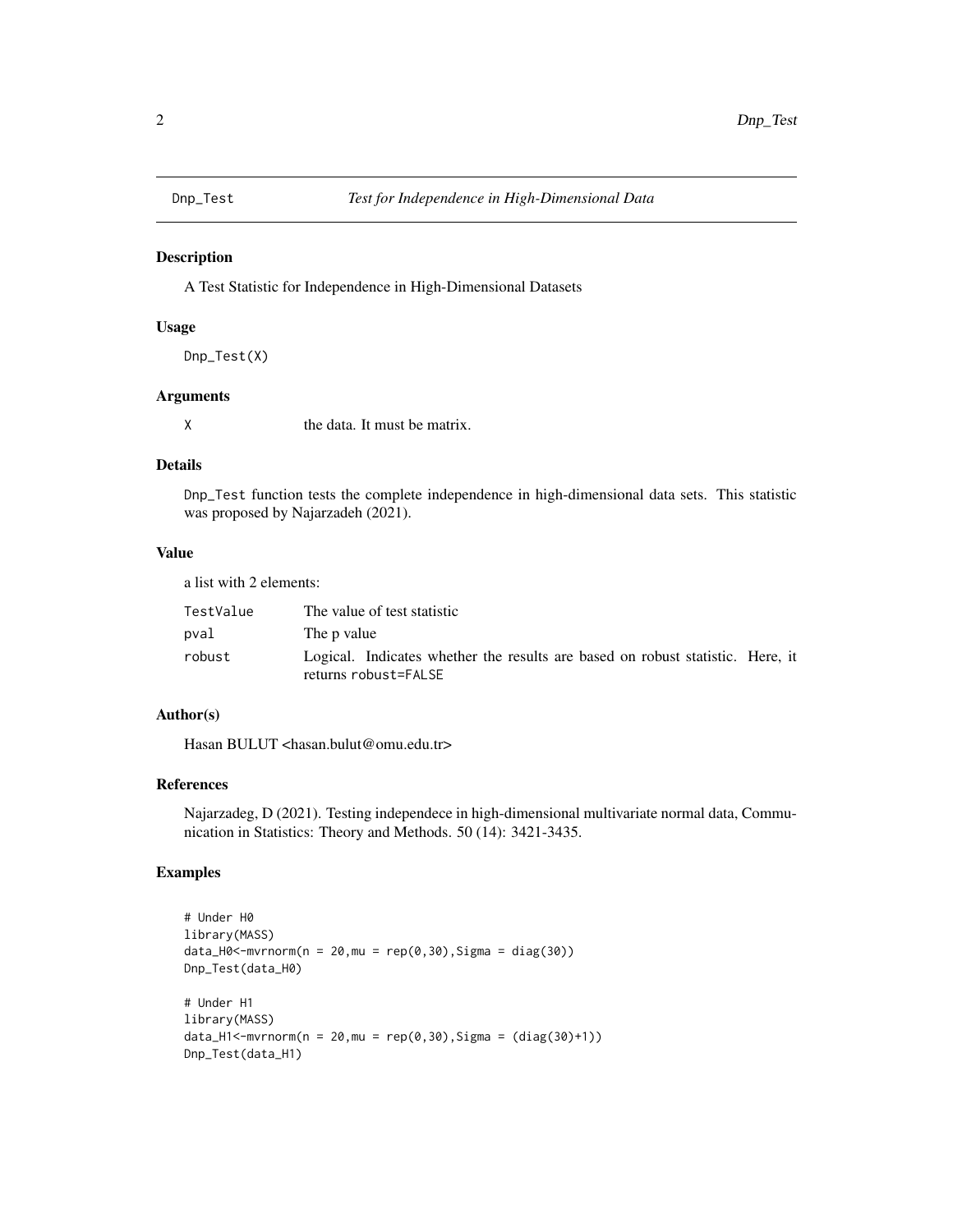<span id="page-2-0"></span>

#### Description

A Robust Test Statistic for Independence in High-Dimensional Datasets

#### Usage

 $RDnp\_Test(X, alpha = 0.75)$ 

#### Arguments

|       | the data. It must be matrix.                                                 |
|-------|------------------------------------------------------------------------------|
| alpha | numeric parameter. It gives the rate of uncontaminated observations. Allowed |
|       | values are between 0.5 and 1 and the default is 0.75.                        |

#### Details

RDnp\_Test function tests the complete independence in high-dimensional data sets without being affected by outliers.

#### Value

a list with 2 elements:

| TestValue | The value of test statistic                                                                           |
|-----------|-------------------------------------------------------------------------------------------------------|
| pval      | The p value                                                                                           |
| robust    | Logical. Indicates whether the results are based on robust statistic. Here, it<br>returns robust=TRUE |

#### Author(s)

Hasan BULUT <hasan.bulut@omu.edu.tr>

#### References

Bulut, H (Unpublished). A Robust Test Statistic for Independence in High Dimensional Data

#### Examples

```
# Under H0
library(MASS)
data_H0 < -mvrnorm(n = 20, mu = rep(0, 30), Sigma = diag(30))RDnp_Test(data_H0)
```
# Under H1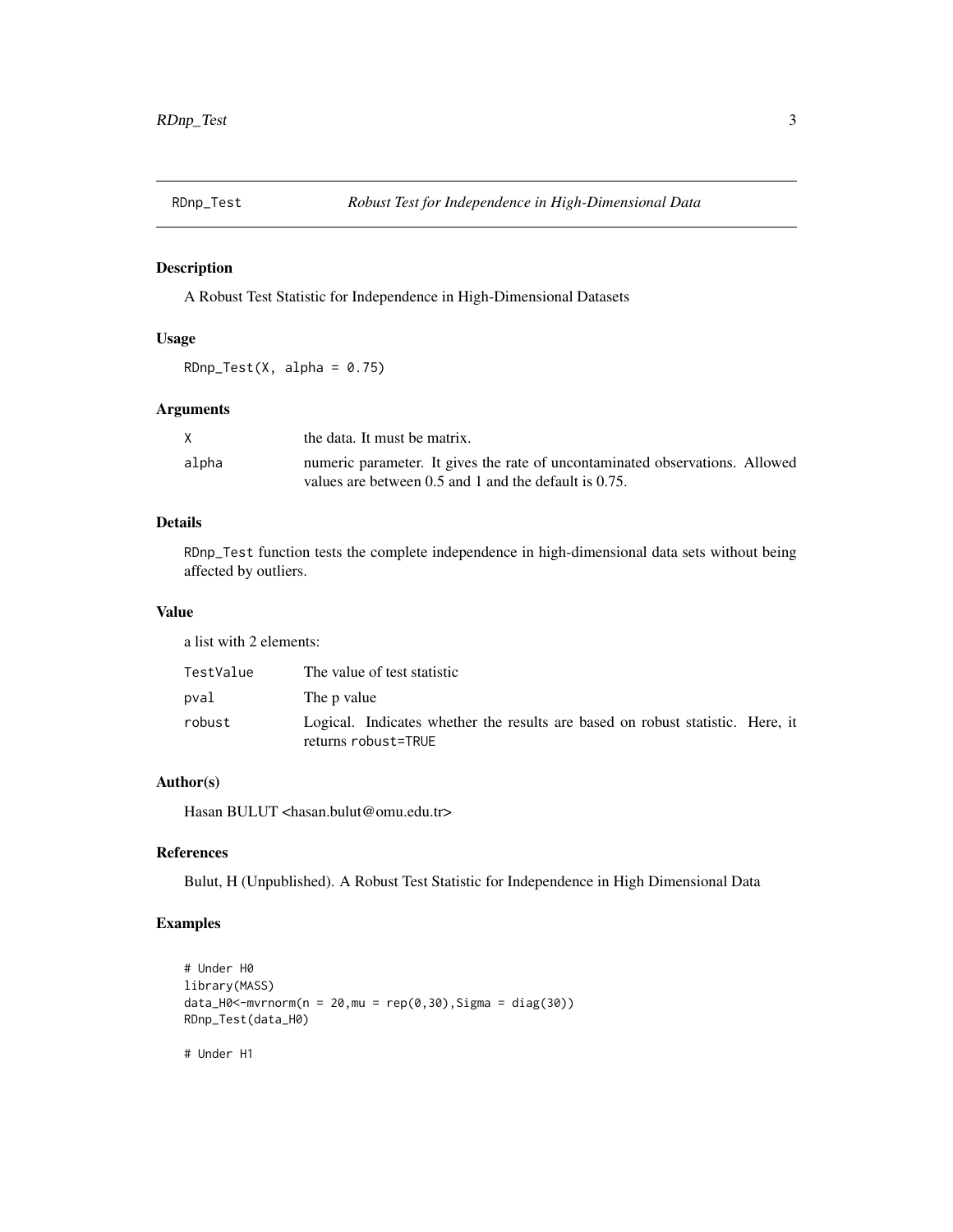4 RDnp\_Test

```
library(MASS)
data_H1 <- m\nu r n \text{ or } m(n = 20, m\nu = rep(0, 30), Sigma = (diag(30)+1))RDnp_Test(data_H1)
```